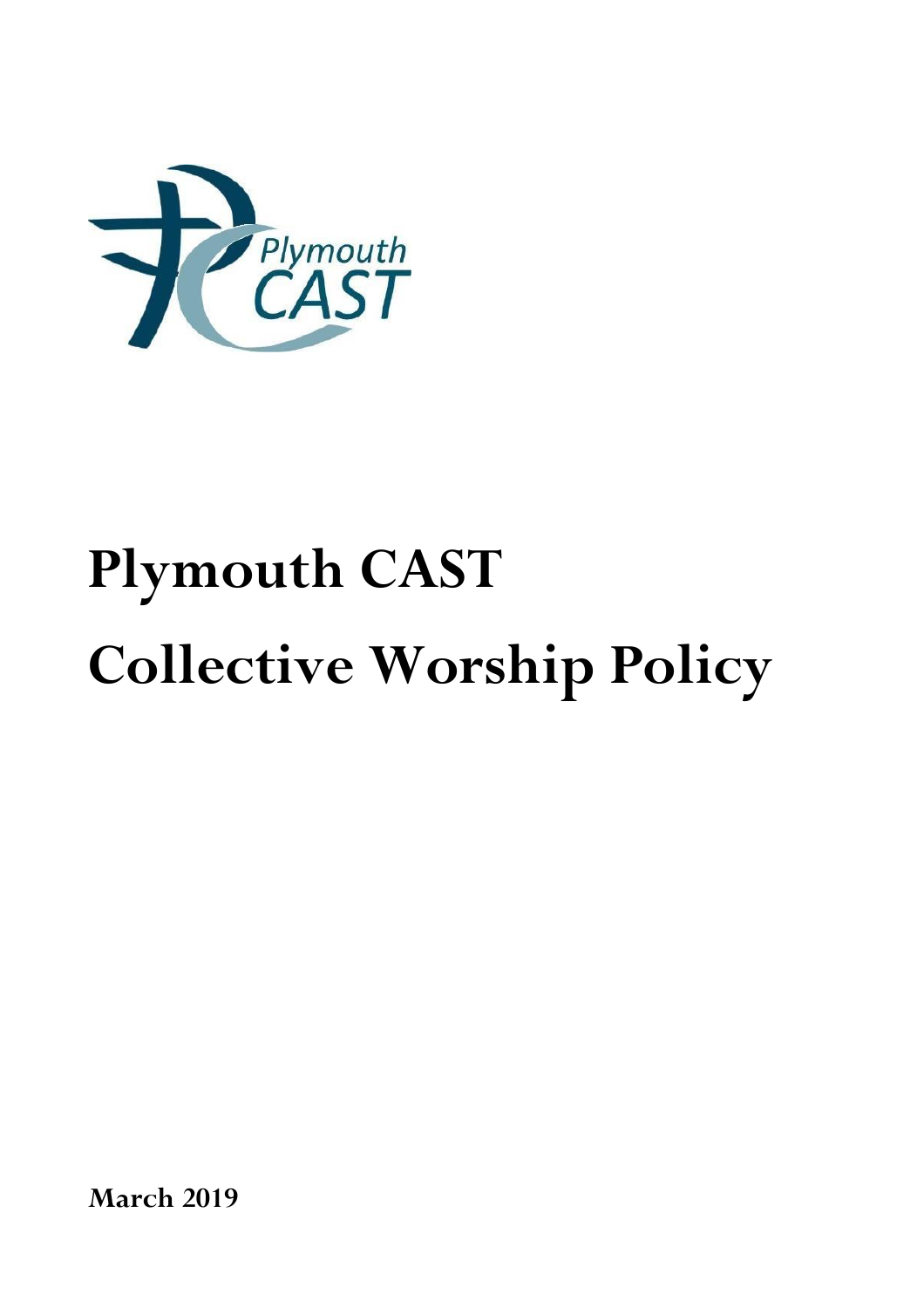# **Document Control**

#### **Changes History**

| <b>Version</b> | Date     | Produced by                             | <b>Recipients</b>         | <b>Purpose</b> |
|----------------|----------|-----------------------------------------|---------------------------|----------------|
| 1.0            | 29.3.201 | Interim RE and Catholic<br>Life Adviser | All Plymouth CAST schools | New Policy     |

#### **Approvals**

This policy requires the following approvals:

| Board | Chair | CEO | Date Approved | Version | Date for Review   |
|-------|-------|-----|---------------|---------|-------------------|
| ∗     |       |     | 29.3.2019     | 1.0     | <b>March 2021</b> |

#### **National/Local Policy**

 $\Box$  This policy must be localised by Academies

 $\boxtimes$  This policy must not be changed, it is a CAST/National Policy (only change logo, contact details and any yellow highlights)

#### **Position with the Unions**

Does the policy require consultation with the National Unions under our recognition agreement? **NO** If yes, the policy status is:  $\Box$  Consulted and Approved  $\Box$  Consulted and Not Approved  $\boxtimes$  Awaiting Consultation

#### **Distribution**

This draft document has been distributed to:

| <b>Position</b>                                         | Date         | <b>Version</b> |
|---------------------------------------------------------|--------------|----------------|
| Headteachers and governors of<br>local governing boards | 1 April 2019 | 1.0            |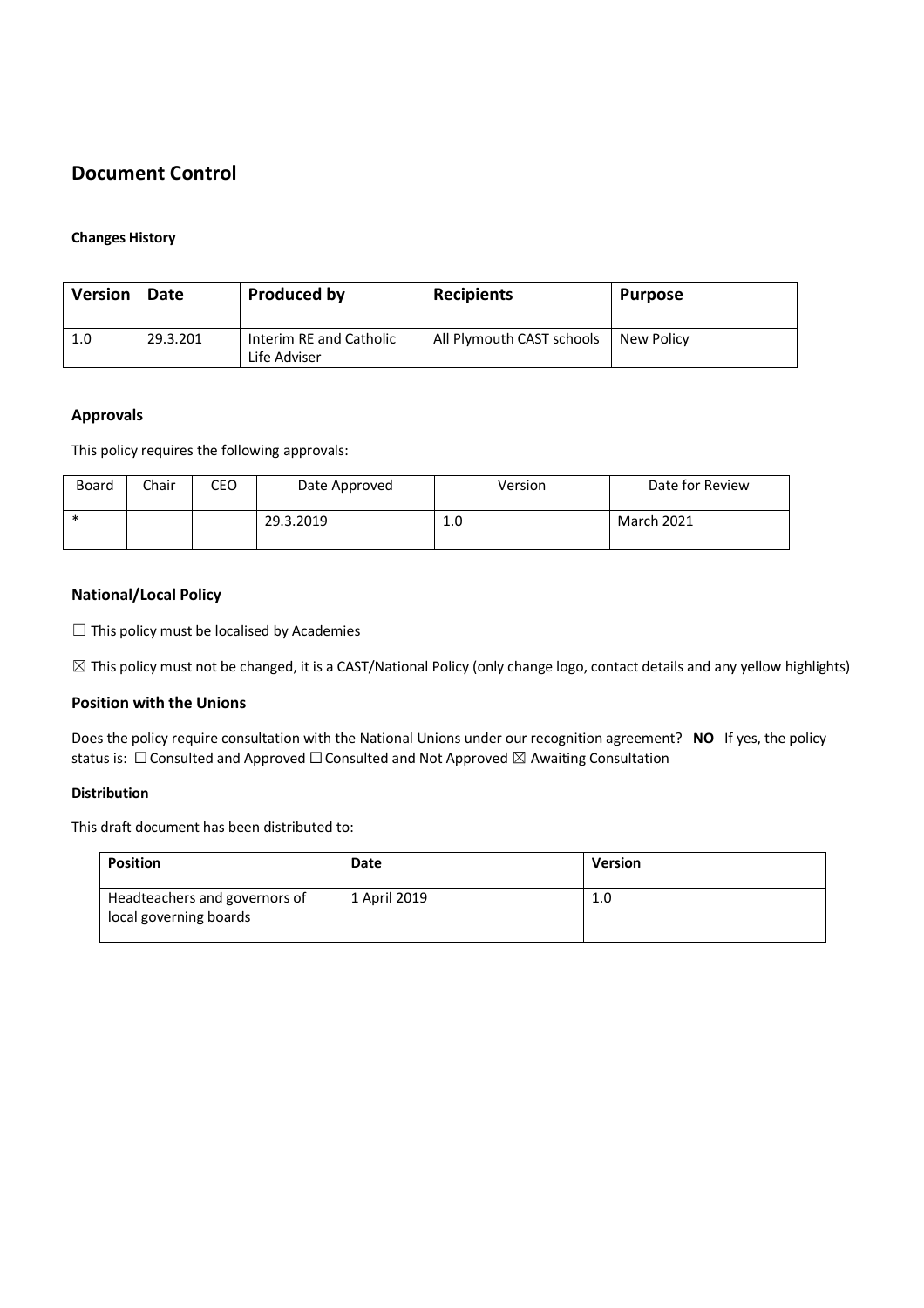#### **Our Mission Statement**

Our mission statement:

"Our mission is to be a community of outstanding schools in which our pupils flourish in safe, happy and stimulating environments and leave us with the knowledge and skills, personal qualities and aspirations, to make the world a better place, inspired by the Gospel."

#### **Our Values**

The values which inspire our work and inform the ethos and decision-making in our schools are the values of the Gospel, based on the Beatitudes in the Gospel of Matthew (Chapter 5: 1-11). These values are presented to the school community at assemblies and liturgies and explored throughout the working week in the classroom. When we come to celebrate achievement in the school, we recognise first and foremost those who have witnessed to Gospel values, as well as recognising excellence in other areas.

The Beatitudes, according to the Catechism, "…depict the countenance of Jesus Christ and portray his charity." In a very moving way, they sum up the essence of the transformed human being God calls us all to be in Jesus. These are the kind of persons and actions that are 'blessed' by God, this is the 'job description' of people living in God's kingdom, as opposed to the world's kingdom of selfishness, inequality, aggression, materialism and violence. They challenge each generation to reflect on what persons and actions they consider to be important or blessed.

*"Blessed are the poor in spirit, for theirs is the kingdom of heaven"*

**Gospel value: Humility,** seeing life as a gift

*"Blessed are those who mourn, for they shall be comforted"*

**Gospel value: Compassion,** empathy

*"Blessed are the meek, for they shall inherit the earth"*

#### **Gospel value: Kindness,** gentleness

*"Blessed are those who hunger and thirst for righteousness, for they shall be satisfied"*

**Gospel value: Justice,** working for a fairer world

*"Blessed are the merciful, for they shall obtain mercy"*

**Gospel value: Forgiveness,** reconciliation

*"Blessed are the pure in heart, for they will see God"*

**Gospel value: Integrity**, do what you say

*"Blessed are the peacemakers, for they shall be called children of God"*

**Gospel value: Peace,** committed to peacemaking, non-violence

*"Blessed are those who are those who are persecuted for righteousness sake, for theirs is the kingdom of heaven"*

#### **Gospel value: Courage**, standing up for truth

Our schools are invited to adopt this common set of Gospel values and integrate them into the liturgical life of the school. We will also look at ways in which we can incorporate these values in the curriculum itself, so that we offer an education to or children 'in the light of the Gospel'.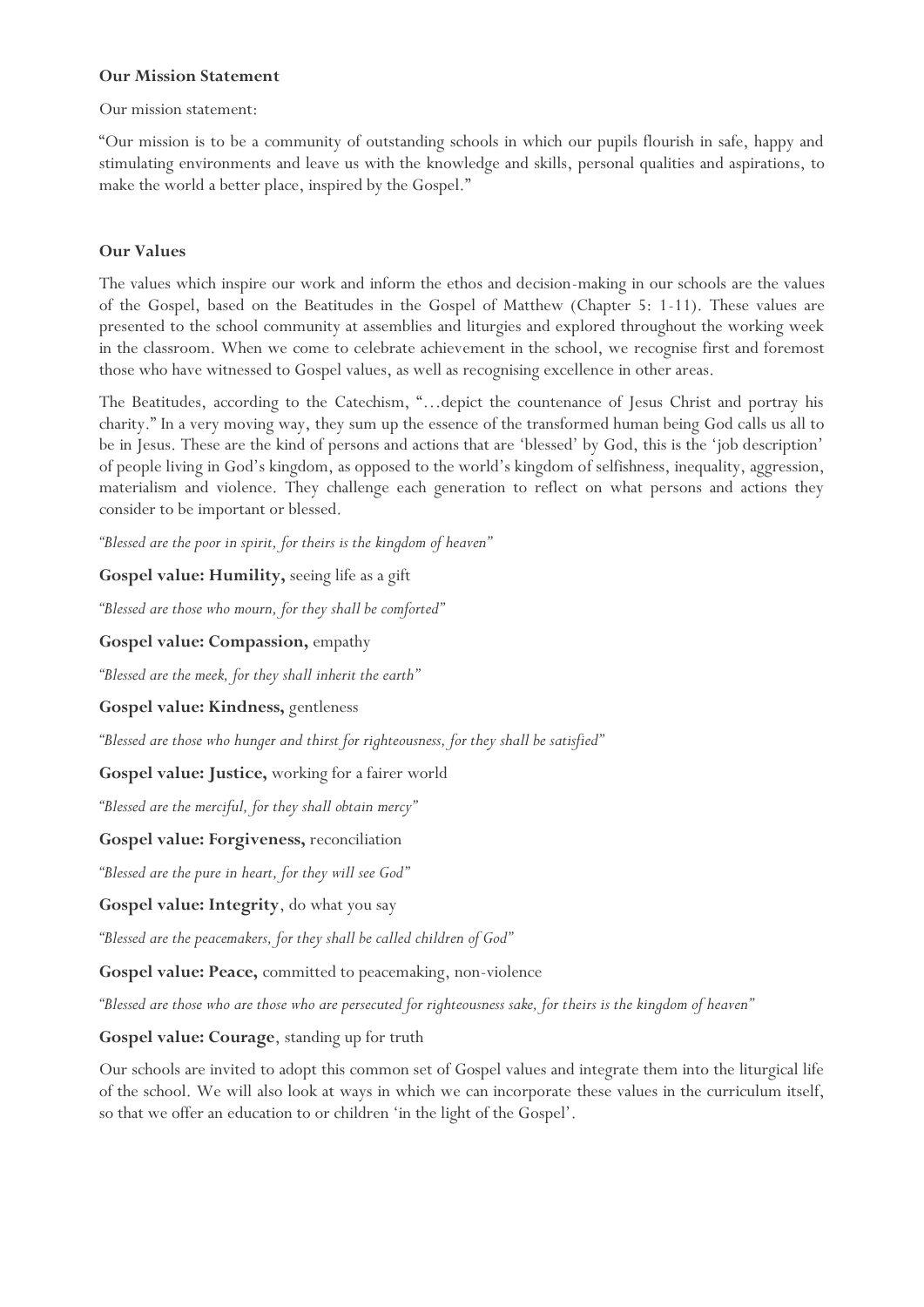## **The Nature of Collective Worship**

In Plymouth CAST primary and secondary schools, we believe that collective worship is concerned with the praise and worship of God, to His greater glory. We recognise that these times of worship are an opportunity to gather, reflect, share and celebrate, in a safe and familiar environment, with people with whom we feel comfortable and ready, to explore our faith and successes. We understand our responsibility to give opportunity for all members of the school family to be spirituality nourished and the means to live out our CAST Vision on a daily basis.

## **Legal Requirements**

We acknowledge the legal requirement that there must be a daily act of worship for all pupils. These may take place within a whole-school celebration of liturgy or an assembly or within class groups. We understand that simply leading a prayer in an assembly does not fulfil a 'worship' requirement. By definition, Collective Worship means that there must be a gathering and this must be acknowledged by the leader. Moreover, the act of Worship must give pupils the opportunity to themselves worship, as well as a deeper understanding of what it is *to* worship. This is distinctly different to an assembly, whereby an idea is presented and information given (i.e. a class assembly).

Collective Worship may consist of following our understanding of a Liturgy: Gathering, Scripture, Action and Going Forth; as well as, prayer, meditation, song, drama, music, silence – and various other mediums. Worship as a group is any means by which those gathered may seek and find God.

## **The Place of Collective Worship in our Schools**

Collective Worship goes beyond legal requirements and is rather, an opportunity for us to celebrate our school and our faith, as well as explore Catholic tradition – of which Collective Worship is a crucial aspect.

*Prayer, reflection, worship and liturgical celebration are central to the Catholic tradition.... The worshipping nature of the school or college should be expressed in a variety of ways. Pupils should be assisted in exploring a range of methods of private, individual prayer, as well as group prayer in both formal and informal styles and settings. The celebration of the Eucharist (Mass) is the centre of worship for the Catholic community. There are also other forms of liturgy which have an educative value in themselves and help individuals to deepen their understanding of worship. All liturgical celebrations will aim to encourage the active participation of all concerned."*

*(Evaluating the Distinctive Nature of a Catholic School, CES 1999)*

In addition, we acknowledge and endorse the guidelines of the School Standards and Framework Act 1998, that – even as a Catholic school – Collective Worship takes into account the needs of all pupils and, indeed, the faith and beliefs of all peoples:

- Those who form part of the worshipping community of The Church
- Those for whom school may be their first and only experience of The Church
- Those from other Christian traditions
- Those from other faith backgrounds
- Those with Special Education Needs
- Consequently, Collective Worship will be accessible to all members of our school community.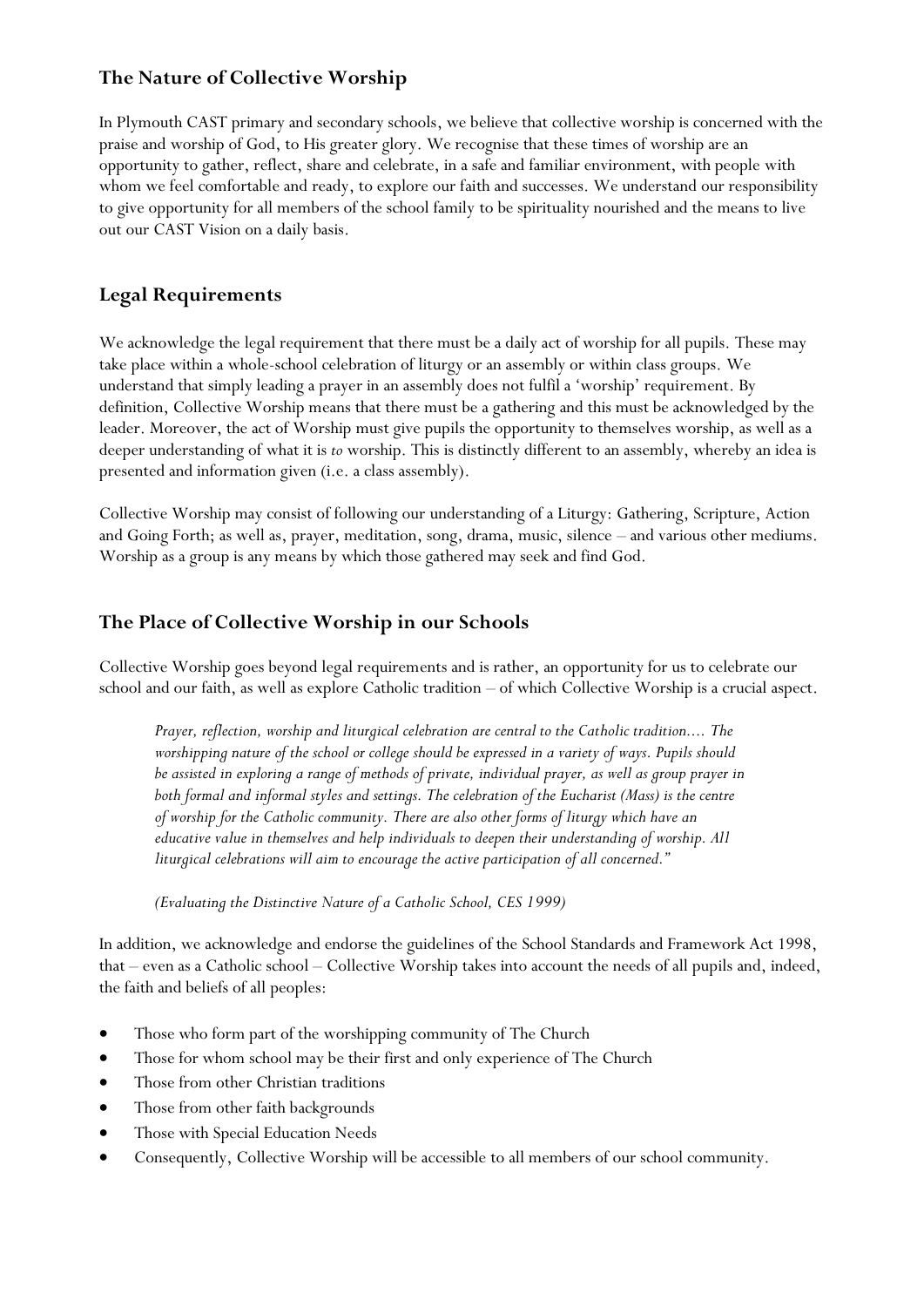## **The Aims of Collective Worship**

We believe that Collective Worship in our school aims to provide opportunity for all pupils and staff:

- To contemplate something of the mystery of God
- To reflect on spiritual and moral issues
- To explore their own beliefs
- To respond to and celebrate life
- To experience a sense of belonging and develop community spirit
- To develop a common ethos and shared values
- To enrich religious experience
- To grow in liturgical understanding and development
- To reinforce positive attitudes
- To participate fully
- To develop the necessary skills of: reverence; contemplation; reflection; interpretation; empathy; meditation – which enable our relationship with God to be deepened.
- To take time out 'to wonder at', 'to come to terms with' and 'to give worth to.'

## **Definitions**

#### **Liturgy**

Liturgy is a distinct format and formalising of worship that goes beyond prayer:

- Gathering (an acknowledgment of coming together as one people)
- Word (reading from the Scriptures)
- Action (children are given opportunity to act upon the Liturgy's focus and the words of Scripture. This
- may be through prayer, song, dance or some other symbolic gesture)
- Going forth (the children are sent forth to live out what they have learnt and reflected upon this message).

#### **Prayer**

One of the early fathers of the Church described prayer as, "the raising of one's mind and heart to God or requesting of good things from God." These words of St John

Damascene, now found in the catechism, illustrate why, as Catholic schools, we begin and end each session with a prayer. It is recognised as an essential aspect of any gathering together in school, whether this be whole school, in class or just staff.

#### **Collective Worship**

Collective worship is, through words and actions, the way by which we enter a spiritual relationship with God our Father, by following the actions of Christ and the guidance of the Holy Spirit. It is the opportunity for all within the school community to give glory to God.

We aim to engender an ethos of praise, worship and spirituality, providing all within our community the opportunity to create a deep and personal relationship with God; we understand that this comes in many forms and that there is no right or wrong way to find Him. Therefore, Collective Worship is an opportunity and invitation to find a connection with God through various mediums. We do this so that all within our care, be it in school, at home, or long after leaving our school family, have various means and ways to find God, whenever they wish to do so; or in fact, recognise His call, though not seeking Him themselves.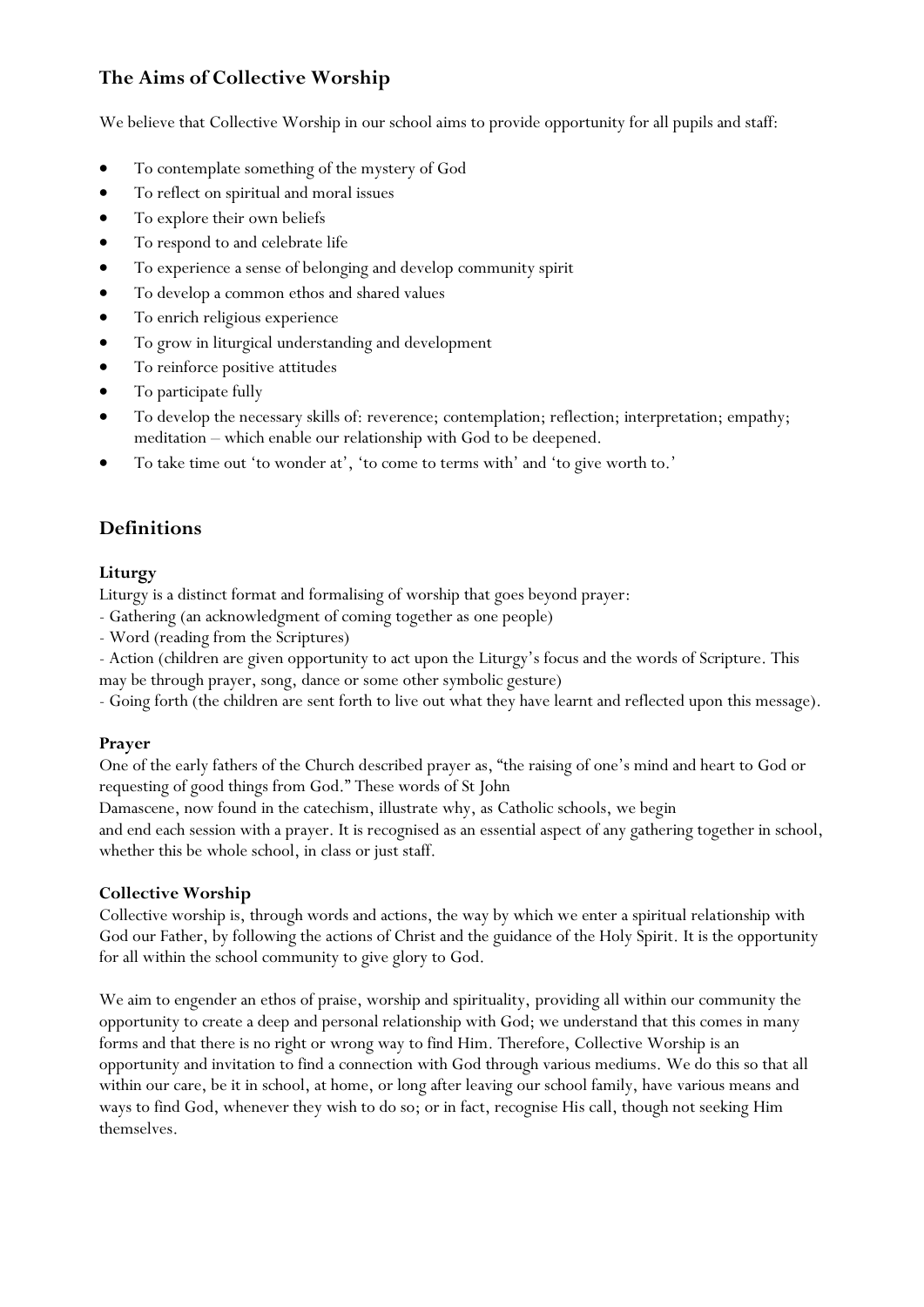# **Organisation of Collective Worship**

## **Whole School**

A whole school Act of Worship takes place once a week using the Sunday Gospel. This may be led by any of the following: Headteacher; SLT; RE Leader; teaching or support staff; pupils; Chaplains. All staff are encouraged to lead and attend collective worship.

There will also be a celebration of song or prayer and praise liturgy during the week. This may include a variety of music preparation for singing in Mass. Our children and staff should wholly embrace the mantra "to sing is to pray twice." (Saint Augustine)

Fridays are usually a time for celebration assemblies. Whilst this may not be formal collective worship, it is a time to emphasise school and CAST mission statements and Gospel Values, when we celebrate the gifts given to us by God and share these with each other.

### **In Class**

Prayers are said at key intervals – morning, lunch, after lunch, and the end of the day – throughout the day, within each class.

When Collective Worship is not whole-school, teachers – and sometimes children – lead worship within class. This may take the form of: liturgy, lectio divina, meditation, music, prayer, etc. It is the opportunity for children to experience God in a new way, in the comfort of their classroom and classmates.

#### **Mass**

Some schools are fortunate to have Mass said in school, led by the parish priest, or to go to church for Mass. This gives pupils chance to further their catechesis in school, as well as celebrating the Eucharist; the centre of the Catholic faith. All children are invited to attend Mass, along with staff, parents and family, as well members of the parish community. The RE coordinator is responsible, along with the school chaplain, for liaising with the parish priest with regards the Scriptures, bidding prayers and hymns for Mass, which will be based on a theme, giving the children a strong focus and message.

## **The Planning, Content and Delivery of Collective Worship**

Collective Worship is planned:

- following a structure with reference to the Church's seasons, God Matters, significant dates and the curriculum. Scripture will be the focus in most acts of worship.
- involving consultation with appropriate parties and reference to school aims and policies.
- with flexibility to respond to changing situations within the school and the wider community.
- to develop in pupils skills that enable them to prepare, organise and lead worship rather than always participating or contributing in a token way.

A typical Act of Worship should embrace the various forms of prayer – personal, intentional and communal – and have a theme or central point that is explored. This should be based on Sunday's Gospel, a feast or saint's day, a reference to an event in the church's year or something topical based on school life. It should try to be reflective and sustain personal growth.

Collective worship should follow the pattern or a variation of the pattern detailed below:-

 Gathering – how we come together, the setting, the environment (quiet/reflective music, lighted candles, statues, sign of cross, focus and examination of conscience)

 Word- reading from the Scriptures (or another suitable source), breaking the word, time to reflect on this and prayers to fit the theme.

 Action – a ritual movement that everyone can join in with – that fits the theme (gestures such as holding hands, sign of peace, lighting a candle, prayers, responses to prayers, etc.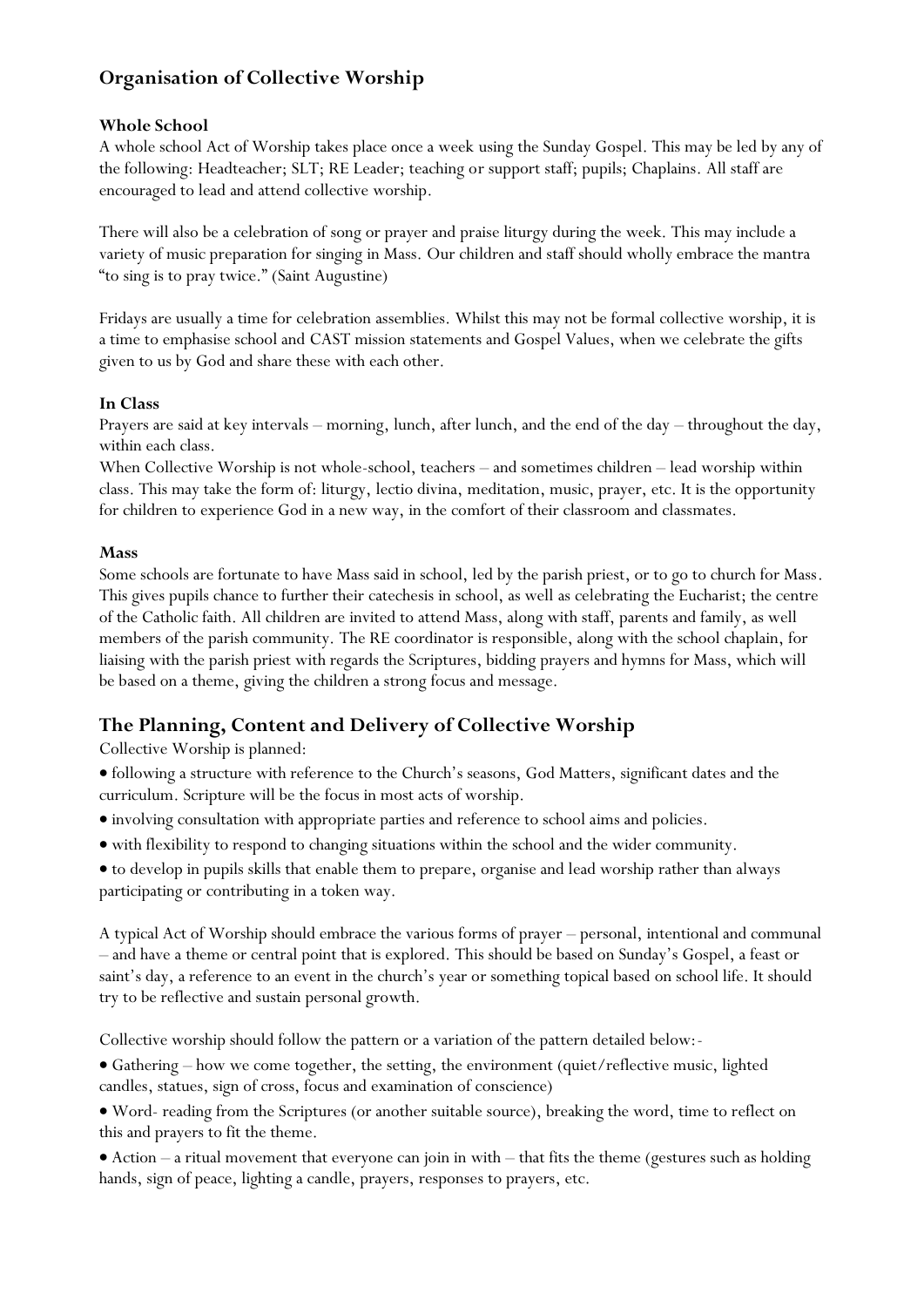Mission – the sending out from the celebration,-giving the children something to hold onto from the experience of the liturgy so that they can take it into their daily lives.

## **Right of Withdrawal**

We acknowledge that parents have a right to withdraw their children from collective worship. However in a Catholic School worship is integral to the life of the school and spontaneous acts of worship may take place in a variety of contexts other than those which are specifically structured.

## **Conclusion**

Worship is not something separate from the rest of our school life. It reflects the way in which our pupils contribute and take responsibility for standards of behaviour, shared values, caring for each other, and quality of the school environment and also affirms the worth of the individual. We aim that the children in our care begin to realise that God is a source of infinite love, and that He is active in the world and in our lives. To realise that, by praying together as a community, God's love is reflected in all of us and most importantly, in school life will provide the atmosphere and opportunity to promote dialogue with Him.

# **Policy Monitoring and Review**

Each school will have a named lead governor for RE and Catholic Life. This is a CAST Collective Worship policy which will be reviewed to ensure that the legal requirements are being met and opportunities for quality collective worship are being delivered.

The Board has overarching responsibility but we ask governors and those responsible to ensure that Collective Worship is up to date and in keeping with the social and moral principals of our ever-changing world, as well as the principles and practices of the Catholic Church.

This policy is monitored by the RE and Catholic Life Adviser and is evaluated and reviewed by the Board every two years.

The Leadership Report includes a review of the Catholic life of the school, this should be monitored by the LGB of the school.

The role of the LGB is to support and challenge the senior staff in the school to monitor:

- Time set aside for collective worship;
- Whether the observed practice is consistent with agreed policy;
- Whether collective worship is resourced in terms of materials, visual aids etc;
- Staff development on collective worship and its impact;
- Prayer focus and its effectiveness in drawing pupils into prayer;
- Impact on pupils and members of the school community;
- Opportunities for pupils to develop the necessary skills to access worship and prayer;
- Records of themes and teachings of the Catholic Church covered in collective worship.

# **The RE Leader/Coordinator's Role**

It is the coordinator's role to:

- Implement the policy for Collective Worship;
- Provide information, resources, examples and support for staff in their provision of Collective Worship;
- Help provide opportunities for spirituality for all members of the community;
- Observe collective worship in school and provide feedback to staff;
- Co-ordinate the planning and preparation for Mass, and other liturgies as the season dictates.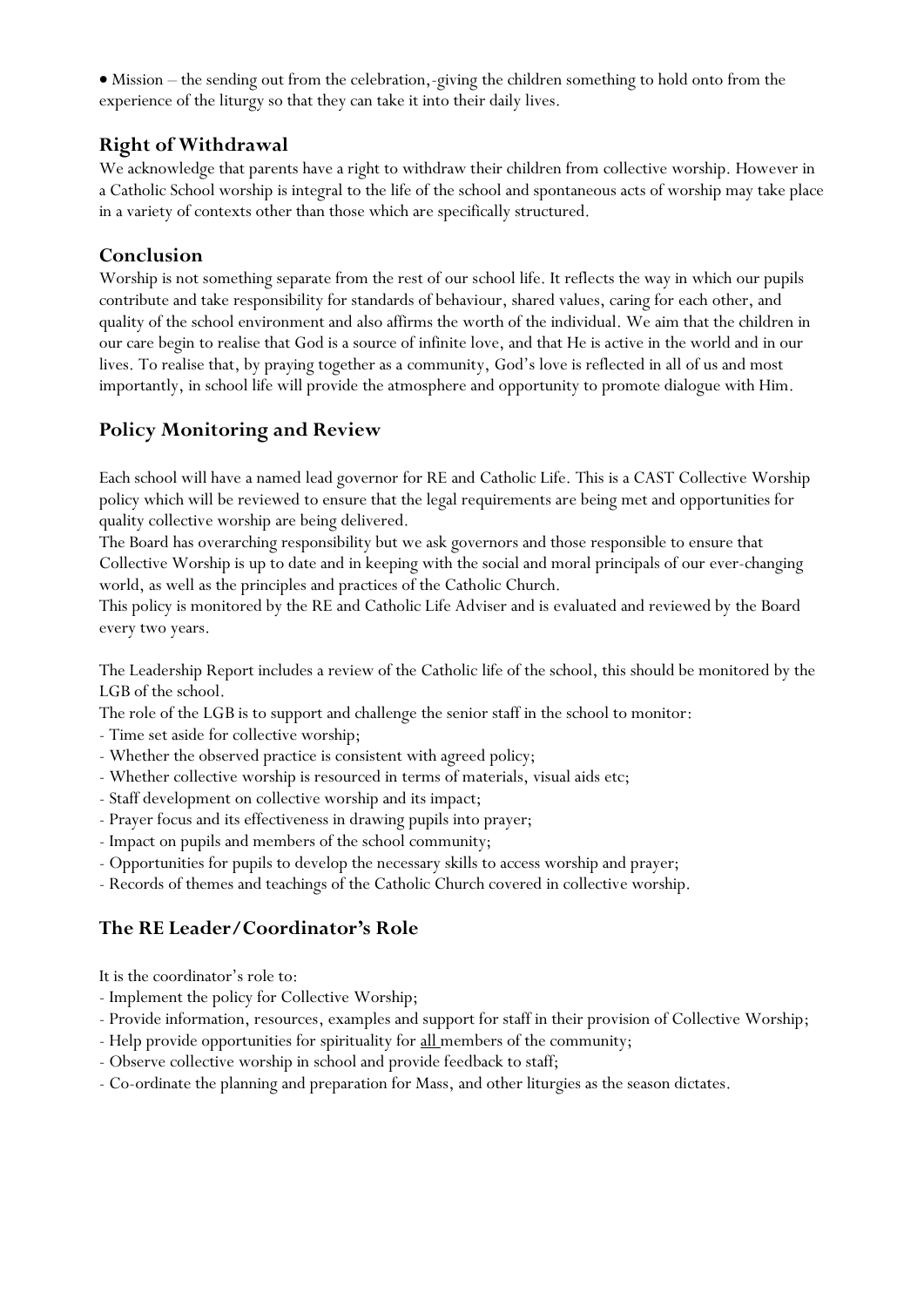# **Helping Older Pupils to Plan an Act of Worship**

# Gather:

- What music might you play?
- How will you arrange the pupils?
- Will you light the candle(s)?
- Can you find an appropriate image, picture, poster/artefact for your prayer focus?

## Listen:

- Who will read?
- What will you read? (Scripture, story, poem etc.)
- Will you act out the reading or use a PowerPoint presentation?

## Respond:

- How will you help your friends to reflect on what they have read? Make sure you give some silent time.
- Will you say prayers that need a response?
- Who will lead the prayers?

## Go Forth:

 What do you want your friends to take away from this Act of Worship to remember its message?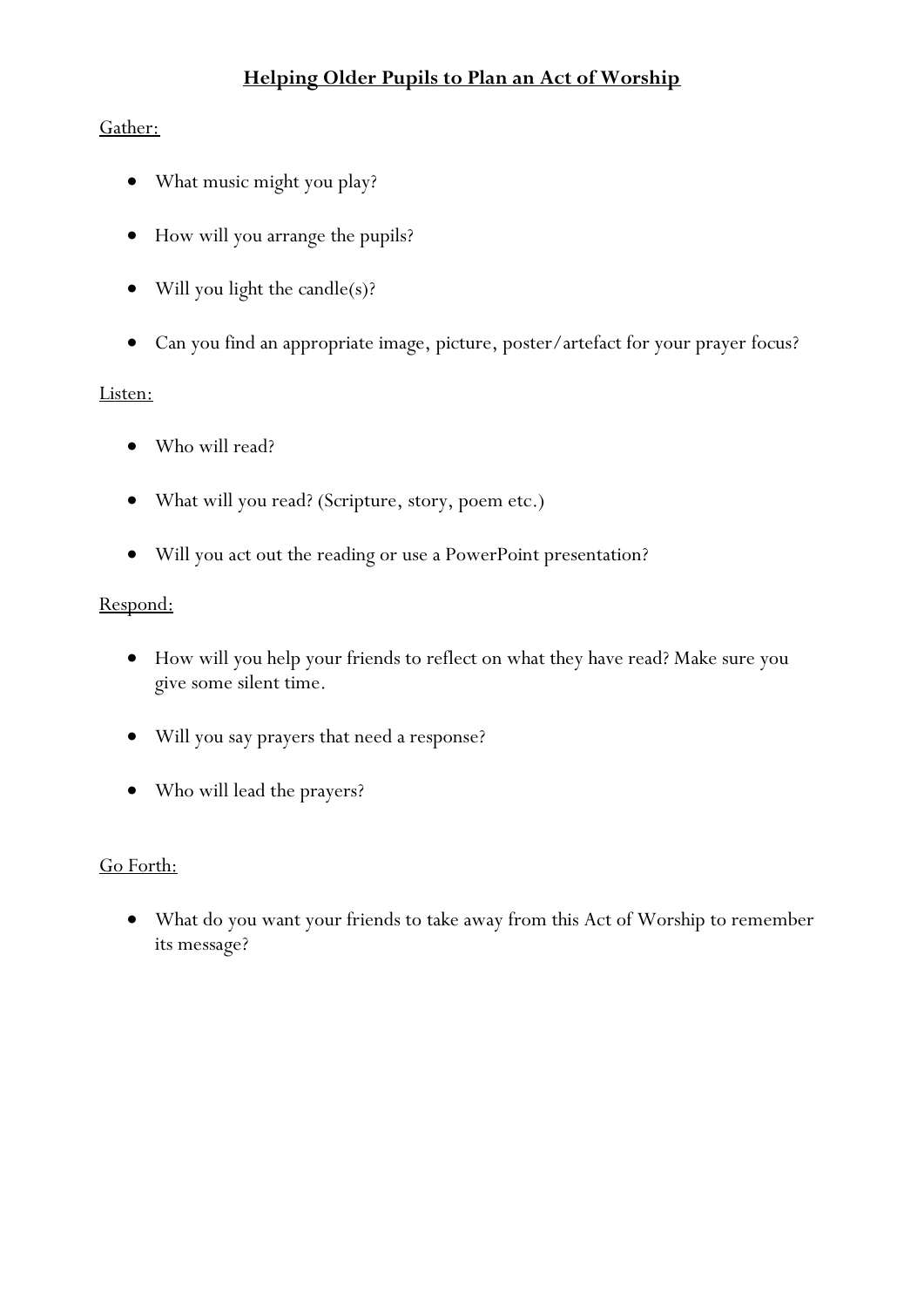# **Helping Younger Pupils to Plan an Act of Worship**

- **Choose a theme: e.g. God gives me strength, Give praise to God, God's wonderful world, Love your neighbour, etc.**
- Something to look at:
- **•** Something to listen to:
- **Something to say:**
- **Something to do:**
- **Something to remember:**

Create resource theme boxes e.g. *Advent, Friendship*, *Our Wonderful World etc.*, for pupils to choose from and put a selection of appropriate pictures, songs, CDs, prayers, litanies, mantras, blessings, sacred objects, candles, readings, special book, Bible, stones, shells, cards, selection of activities, each on a separate card e.g. sign of peace, blessing with water, place a stone at the foot of a cross, etc. Let the pupils choose.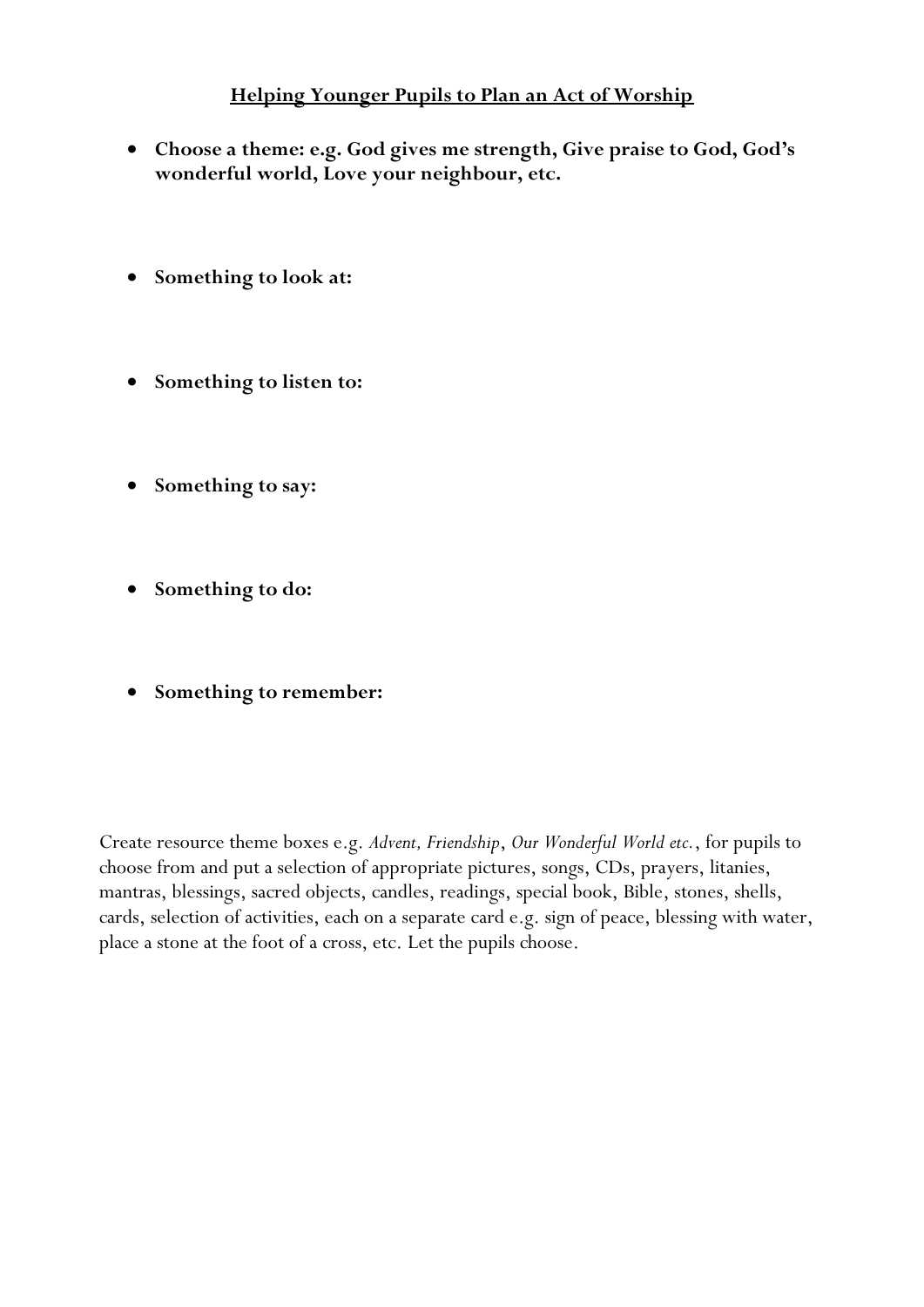# **Planning sheet for an Act of Worship**

It is sometimes helpful and practical to develop the same theme across a number of days

Theme: Date: Date: Class/form:

Gathering:



Listen:



Response:



Going forth:

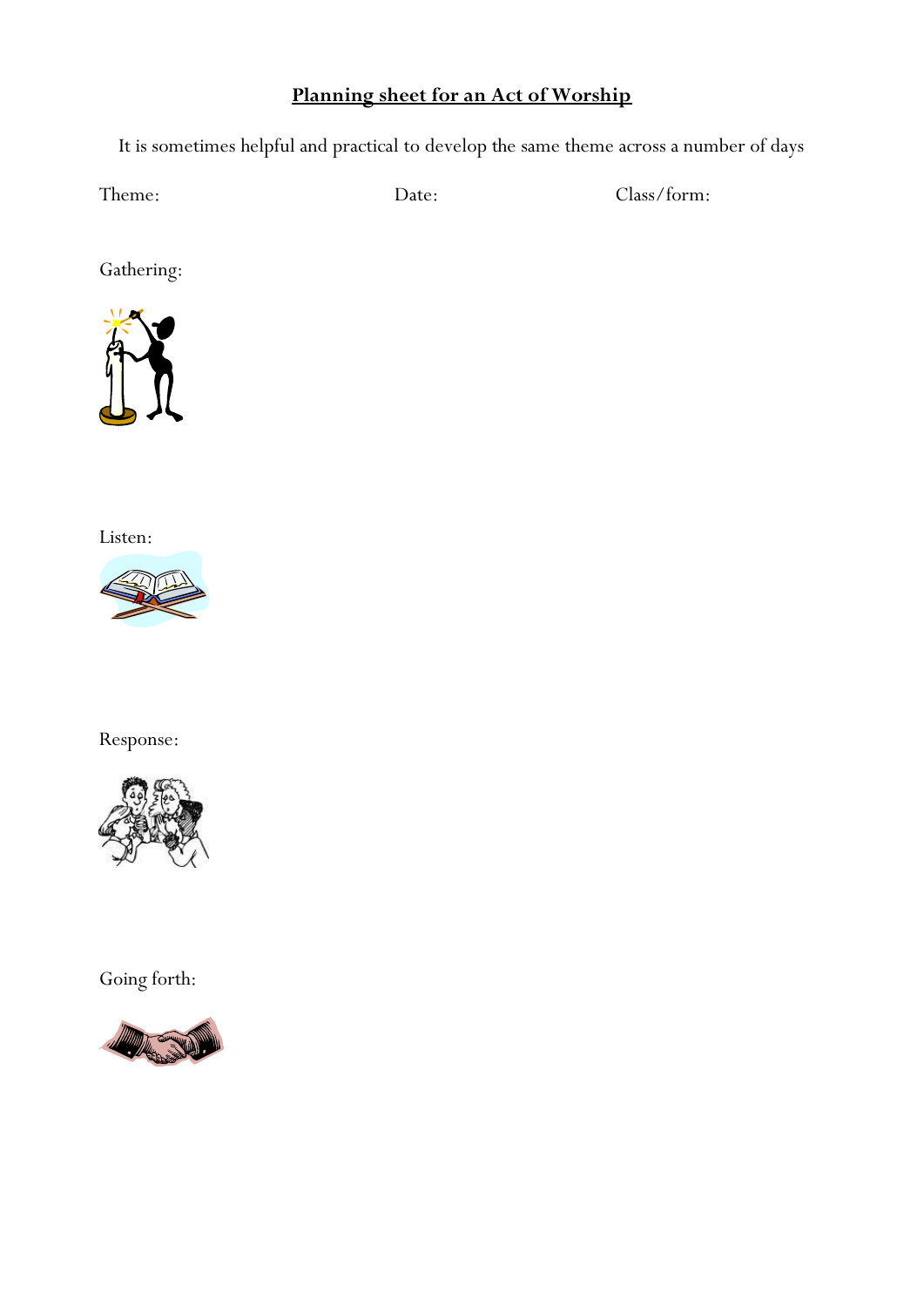## **Good practice**

- Where there is evidence of the planning and evaluation of provision
- Where there is a clear theme and message
- When opportunity is taken through the choice of themes for the pupils to become familiar with the traditions, customs and practice of the seasons and feasts of the Church and where topics relevant to pupils lives are reflected upon in the context of the Word of God and the teachings of the Church
- Where opportunity is given to reflect upon and to develop the values of 'community activity, exchange of greetings, capacity to listen, to seek and grant pardon, expression of gratitude, experience of symbolic action, a meal of friendship and festive celebration'. (General Catechetical Directory no. 25)
- When a 'sacred space' is created through a focal point, music etc.
- When Scripture is given prominence
- When opportunity is taken to use liturgical responses and actions
- When there is evidence of a variety of approaches, telling a story, describing a situation or event, using images, special objects, dance, drama, music etc.
- Where there is opportunity for individual and communal prayer in a variety of forms e.g. spontaneous, litany, intercession, meditation, traditional etc.
- Where pupils not only lead acts of worship but are skilled in preparing acts of worship
- Where the act of worship follows a liturgical structure, Gathering, Listen, Response, Going Forth
- Where it encourages thinking about the needs of others
- Where it affirms relationships and provides the opportunity for the collective sharing of joys and sorrows
- Where it helps to promote a common ethos and shared vision
- Where there is good use of visual aids, story, scripture etc.
- Where there is effective use made of music
- Where silence is used effectively to allow time for thought, prayer and reflection
- Language that is used is suitable for the age group
- There is a direct link between faith and everyday life
- The act of worship is separated from administration
- When gathering and leaving is conducted appropriately.
- Where the senses are engaged
- When the act of worship encourages thinking about the needs of others
- When it affirms relationships and provides opportunity for the collective sharing of joy and sorrow.
- When it is a learning experience but the focus is on worship and not on teaching
- Where adults are good role models
- When practical, that other adults/parents are invited to share (not simply observe) in the time of worship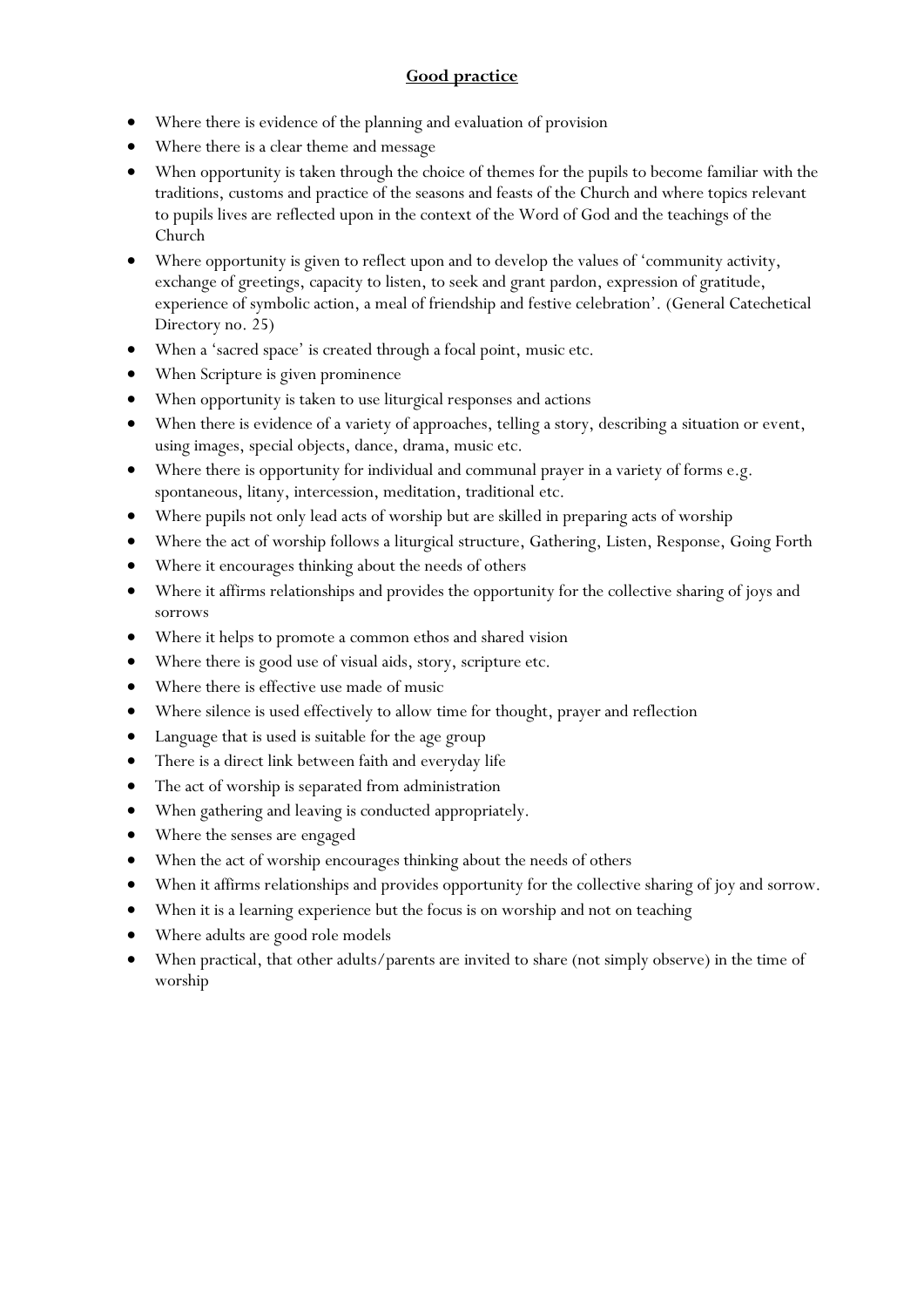#### **Planning a Daily Act of Worship using a Liturgical Structure**

**Gather**



#### **Prepare a sacred space: (images, words, music, and lighting to remind us of the presence of God.)**

- Create a focal point to help pupils to focus during prayer using cloths, a projected image, photographs, painting, Book of the Gospels, crucifix, statue, rosary, lighted candle, special object, flowers etc. We can meet God in visual images and they can be a powerful catalyst for prayer. Remember quality and not quantity. Ask yourself, is it attractive, would it help me, is it relevant, does it reflect the theme, the liturgical year?).
- Use liturgical colours (green for ordinary time, purple for Advent and Lent, white/gold for Christmas and Easter, red for apostles, martyrs. Palm Sunday, Good Friday and Pentecost, white/ blue for Our Lady
- Use symbols of the season e.g. red poppy, autumn leaves, seas shells, and symbols of Baptism. God can be found in all things!
- Play reflective music listen reflectively, use sign language, or sing as you gather
- Change the lighting to create a different atmosphere
- Light a candle a sign of God's presence and love
- Try various ways of gathering: into a circle e.g. one hand on shoulder in front/ various seating patterns e.g. theatre style, circle, semi circle, group, / Collect a class at a time/ Each class to bring their class candle or alternative symbol to a central display
- Repeat a line/ chant/ mantra e.g. joy, peace, love, Come Lord Jesus Come,(Advent) Peace on earth,(Christmas) I will follow you, (Lent) Jesus is risen, (Easter) Come Holy Spirit (Pentecost). A mantra is a holy word or phrase which is repeated often and can provide a precious moment of prayer.
- Make the sign of the cross
- Make the sign of the cross on the forehead, lips and heart 'May Jesus be in my mind, on my lips and in my heart'.
- Use breathing/ stilling routine relax, concentrate on breathing. Breathe in God's peace. Breathe out any worries. Be still inside and out
- Pass something round to hold attention
- Picking up a pebble, picture etc on the way in
- Sound i.e. triangle/Indian bell
- Create a circle by feeding a rope or using a hula hoop so everyone is connected then stands or sits.
- Sing 'Come and join the circle'
- Sit in an outside space
- Contribute item to a display e.g. pebble, coin
- Set the scene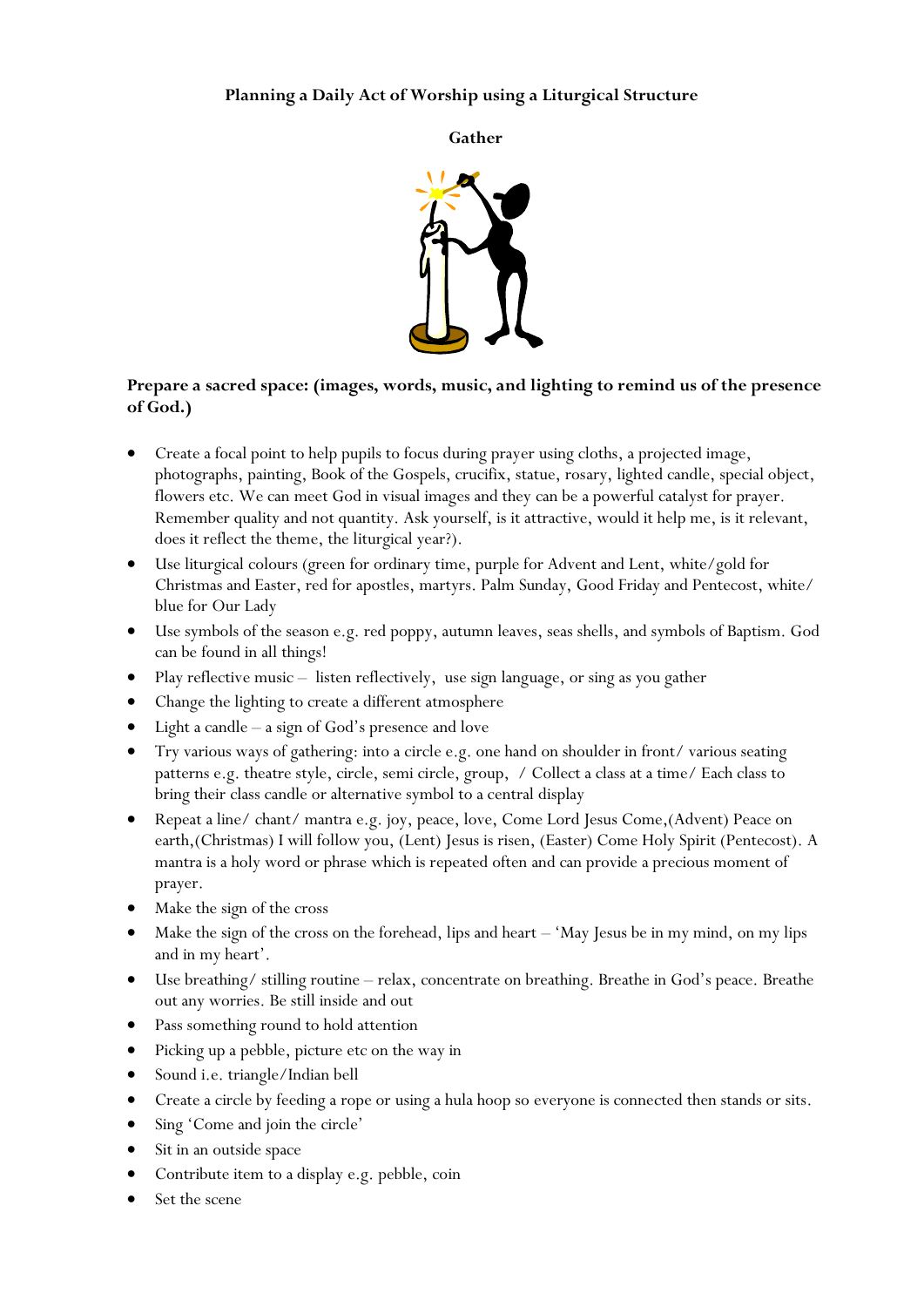- Movement from silence/quiet to next stage
- Have a prayer board for prayer intentions. These intentions could be placed here at any time during a day and brought to the next time of prayer.
- Consider the class sending out an invitation to others to join them.

#### **Listen**



## **The Scriptures are a primary source of faith, a special sign of God's presence and should be given prominence.**

- Listen to a reading from the New or Old Testament (Sometimes it is sufficient to present just a few sentences).
- ICT e.g. project a single image or a series of images to tell a story from the scriptures with key questions to consider: What do I see? What do I feel? What do I like?
- Prepare a PowerPoint of images and phrases with background music that makes the Scripture of the day relevant to the world we live in.
- Gospel Acclamation: Process and enthrone the Bible, elevate the Gospel, carry candles, stand to show respect, sing alleluia! '+Jesus be in my mind +on my lips + and in my heart'
- Mime the story as it is read
- Act out the story
- Sections narrated by pupils or 'part-speaking'
- Gospel story presented as a news report
- Use guided meditation. This is a way of praying with Scripture. Do a stilling exercise, invite the pupils to listen to the story and as they do to imagine they are someone in the story. What do they see, hear, did Jesus speak to them, what was he doing? etc.
- Ensure the reading has a message or theme
- Listen to reading on a tape
- Tell story in own words
- Create a 'visual story' (KETT) or read Gospel story and place pictures on a display
- Use same reading over the course of a week's worship
- Use pictures, images from 'God's Story'
- Use puppets to tell the story
- Use hymns and songs that tell the story
- Hot seat a character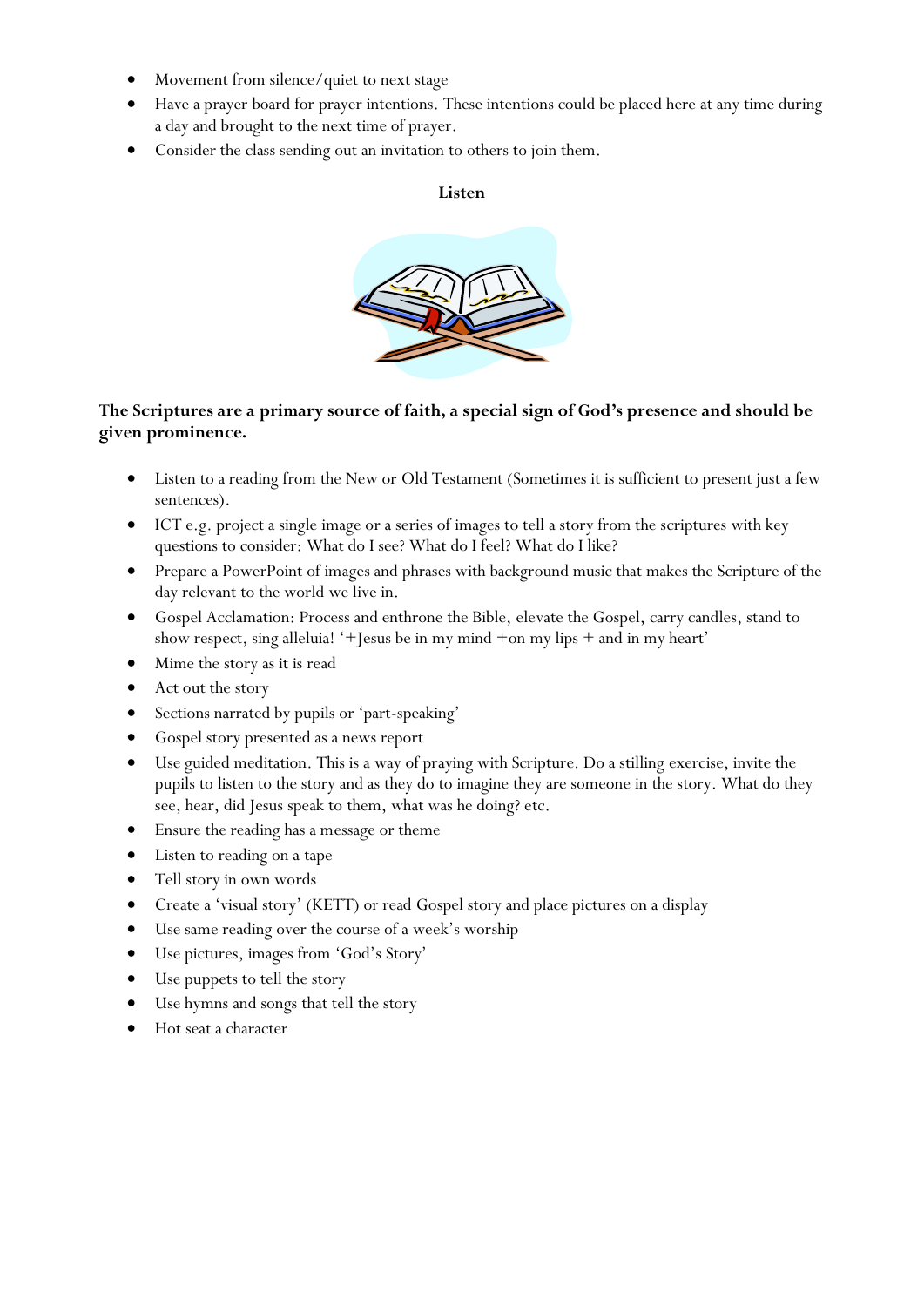#### **Response**



**Remember that this is a special time to respond to the Word of God in prayer. Make sure that children are given quiet time to internalise the message and to respond within. If practical, consider using a symbolic action to express or accompany a prayerful response. Creative movement helps children to know that there are many ways to express praise, joy, sorrow, thanks, sadness, love. Avoid question and answer sessions or even a homily!**

- Invite the children to talk silently to God about what they feel and what ideas they have. (If silence is difficult, play some quiet music in the background)
- Invite children to quietly in their hearts thank and praise God for his gifts
- Invite children to reflect upon the times when they remove themselves from God's presence, that they do not build up the kingdom of God. Ask for forgiveness and help.
- Pray for the needs of others
- In some circumstances, encourage spontaneous prayer. Encourage this as a circle time type of activity and pass a heart, a stone etc. around the circle
- Use a litany style prayer 'For… we thank you God'. 'For the times…. We are sorry'.
- Use prayerful signs/gestures/actions to accompany a prayer, song
- Use a mantra, a word or phrase to repeat. Pupils can choose their own.
- Blessing with water or dipping the hands in water while music is played is a prayerful gesture
- Process with symbolic items
- Wash hands/feet
- Use traditional prayers. There are many that have been handed down through the history of the Catholic Church and it is important for pupils to take part in and become part of this tradition.
- Pass on a sign of peace
- Collective collage/artwork based on story e.g. Cotton wool balls stuck onto body of lamb, use collage to create a community garden etc.
- Plant seeds
- Place a stone at the foot of a cross
- Drop pebble in water
- Reflect and write on leaf and make a prayer tree.
- Light a candle
- Blessing with water/ oil
- Use touch e.g. hand on hand, shake hands, sign of peace, hold hands, link arms, clap hands
- On a large sheet of paper children could add their own paint stroke.
- Destroy papers (reconciliation)
- Sign language
- Breaking of bread
- Respond using clay, drawing, painting etc
- Private response diary/prayer journal
- Write personal prayers on post-its
- Use cut out shapes e.g. hearts, people, stars to write prayers on.
- Posters
- Dance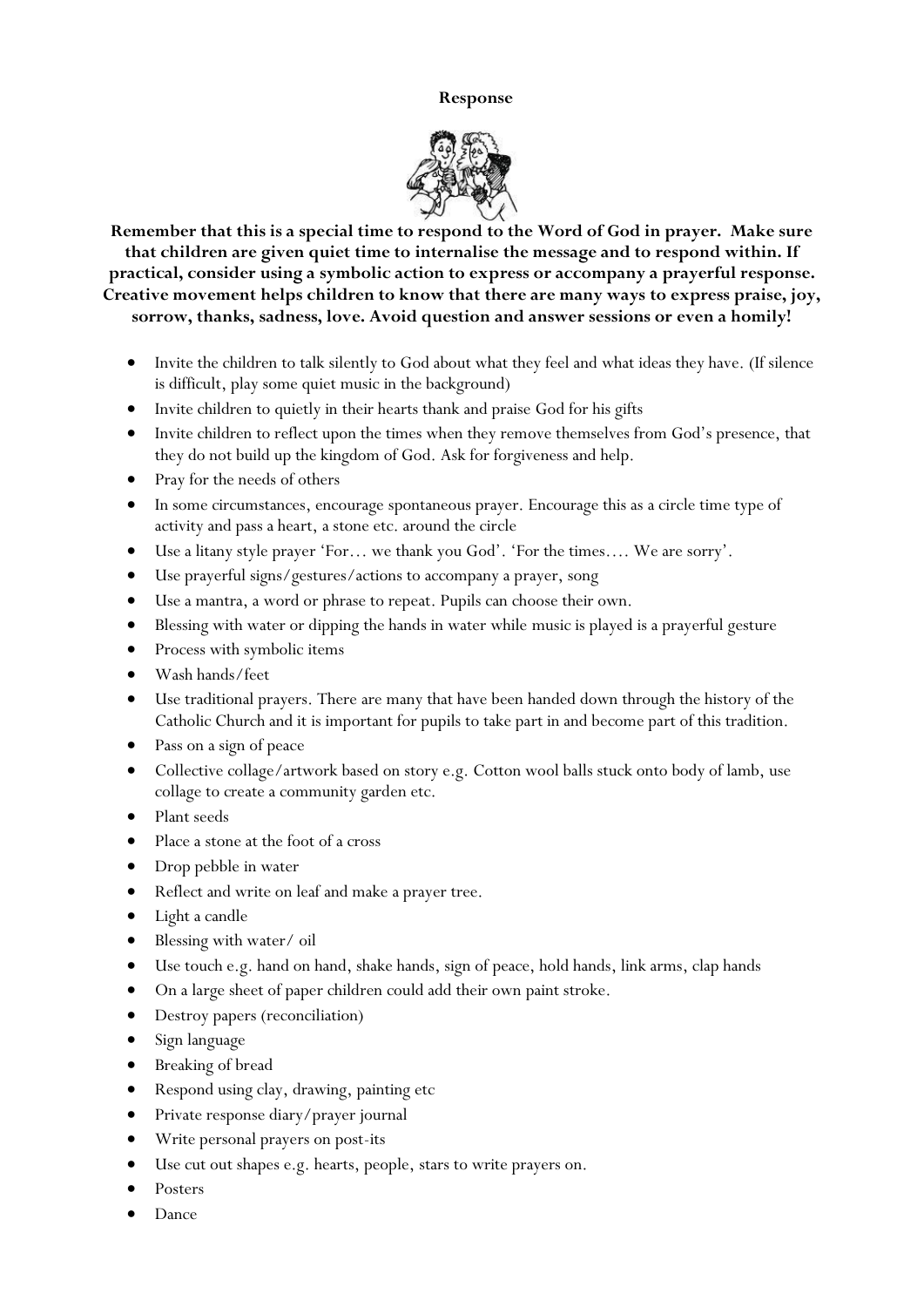#### **Going Forth**



**Here children come to reflect on what they would like to hold on to, to understand and express how faith is lived out in the school community, at home, in the parish, the local and wider community. They identify ways of applying faith to life.**

- Request to do something linked with the word e.g. prayer, deed, to pass something on.
- Memento as a reminder e.g. card, shell, prayer, candle
- Mission through personal example i.e. forgiveness
- Spread the word (amongst others)
- Shake hands
- Ensure pupils follow through on what they are asked to do
- Words of commitment
- Reflect (at another time) on how their 'mission' has impacted on others.
- Find a few moments in the day to say thank you to God.
- Say a prayer for someone in need.
- Tell your mum/dad you love her/him
- Care for God's world by picking up a piece of litter
- Remember to say please and thank you
- Greet someone with a smile
- Do something helpful at home
- Invite someone lonely or isolated to join you at break time.
- 'Go forth!' Serve! Proclaim! Witness! Expectation!
- Make an internal promise
- Make a vocal promise
- Contribute to class book of ideas

### **Planning Checklist for a Daily Act of Worship**

**Theme: Date:**

Preparation: When, where, who, what? What resources will I need? Create a focus.

Gathering: How will we begin? How will I create an atmosphere of prayer?

**Listen:** What will be the scripture focus and decide how to present it.

**Respond:** What will we do in response to listening to God's Word e.g. prayer and symbolic action.

**Go Forth:** What will I do to help the pupils take the message away with them?